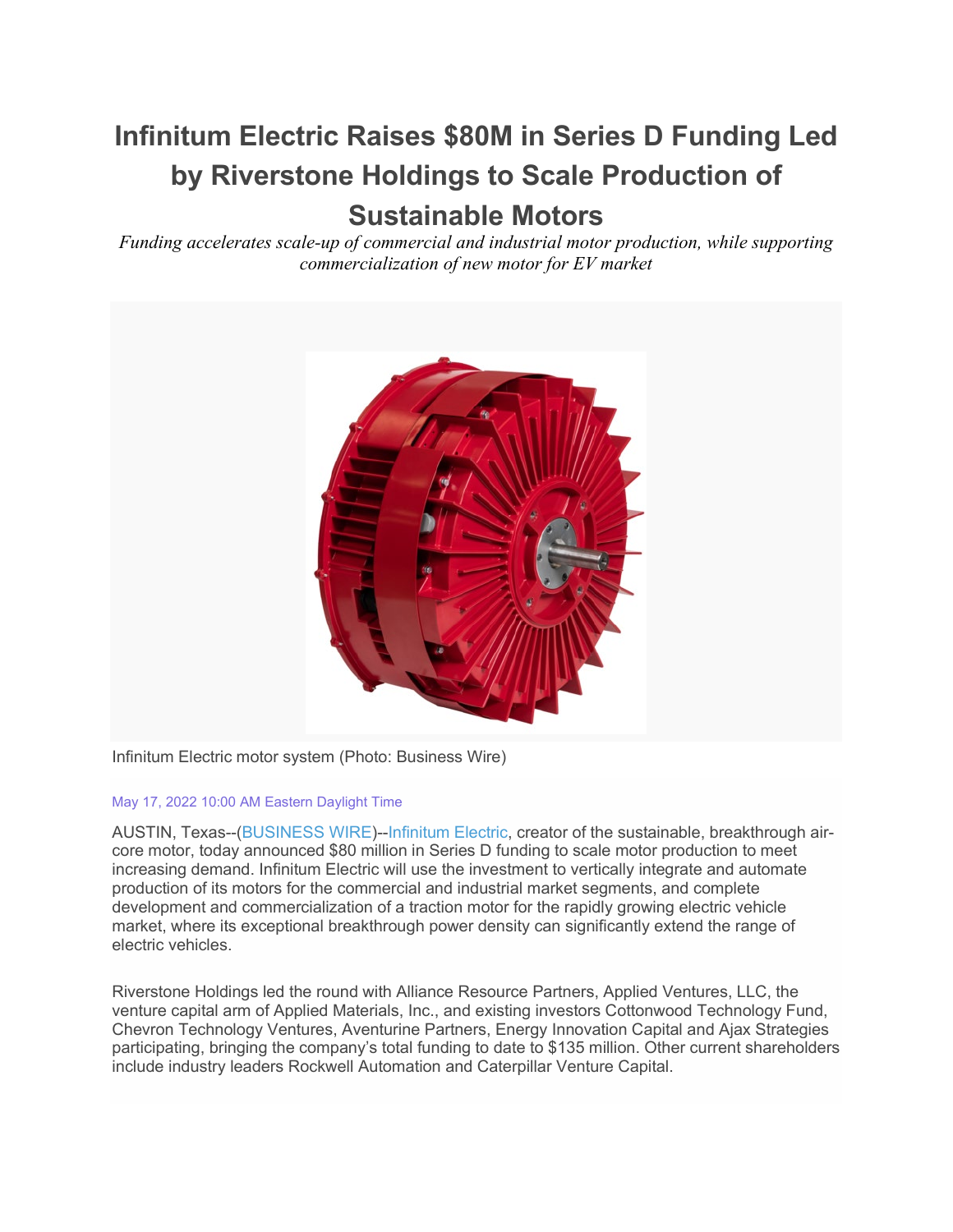"As industrial equipment, cars, aircraft and buildings are rapidly electrifying, our revolutionary motor systems offer a path forward to reduce electricity demand and carbon footprint," said Ben Schuler, founder and CEO of Infinitum Electric. "Partnering with Riverstone Holdings, Alliance Resource Partners and our other new and existing network of investors representing leaders in the energy, semiconductor and industrial sectors, puts us in a strong position to scale production, deliver product and impact how the world sustainably consumes and generates power for the next generation."

Since the launch of its IEs Series of motor systems in 2020, Infinitum Electric has secured customer agreements with more than \$900 million in potential orders across a wide variety of companies in heavy industry, manufacturing, HVAC and transportation that aim to reduce energy and emissions with smaller, lighter, quieter, higher-efficiency motors. Infinitum Electric's patented air-core motor design replaces heavy iron used in traditional motors with a lightweight, printed circuit board to generate the same power in half the size and weight, at a fraction of the noise and carbon footprint created by conventional motors.

"Decarbonization across commercial, industrial and consumer markets driven by ESG and the energy transition creates wide scale opportunities for Infinitum Electric's motors to power a new generation of equipment with greater performance, and at a fraction of the carbon footprint of traditional motors," said John Staudinger, managing director of Riverstone Holdings. "We're excited to welcome Infinitum Electric to our portfolio and partner with Ben Schuler and his extraordinary team as they scale production of motors that are better for the planet and people."

Electric motors consume more than half of the world's electricity today, and 800 million motors are sold annually worldwide, a number that has been increasing by 10 percent each year. Infinitum Electric motors are 10 percent more efficient than conventional motors and offer a fully integrated system: motor, variable frequency drive (VFD) and embedded IoT in a single compact package.

"Infinitum Electric's disruptive technology offers tremendous growth potential and aligns well with Applied Ventures' investment strategy," said Dr. John Wei, investment director at Applied Ventures. "Their high-efficiency motors could have a broad and meaningful impact on sustainability across multiple industries – from manufacturing to transportation."

With this latest round of funding, Infinitum Electric plans to expand high-volume production out of its facility in Tijuana, Mexico and will double its US workforce in 2022 with an additional 50 employees across its Round Rock and Spokane, Washington offices. Infinitum Electric also moved its headquarters to a larger facility in Round Rock, Texas to support the company's rapid growth and expanding operations.

To learn more about Infinitum Electric, visit [www.infinitumelectric.com.](https://cts.businesswire.com/ct/CT?id=smartlink&url=http%3A%2F%2Fwww.infinitumelectric.com&esheet=52721697&newsitemid=20220517005417&lan=en-US&anchor=www.infinitumelectric.com&index=2&md5=d44de172000743e59e43128a13b61d3a)

### **Advisors**

Evercore Partners acted as the exclusive placement agent for Infinitum Electric in connection with this capital raise.

### **About Infinitum Electric**